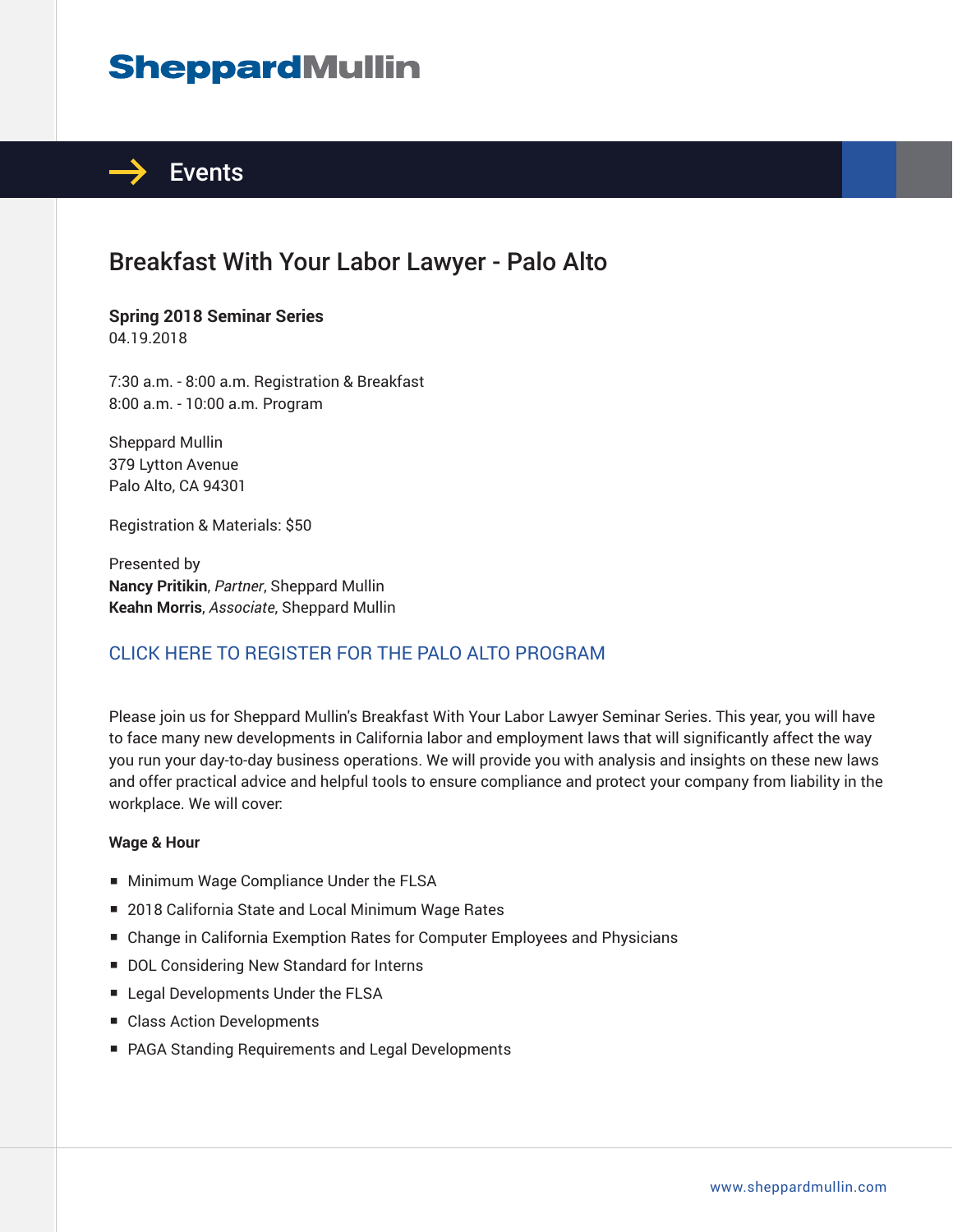#### **Harassment & Discrimination**

- Ending Forced Arbitration of Sexual Harassment Act
- Changes to Harassment Training Requirements
- Case Law Developments

#### **New Legislation**

- Parent Leave Act
- Leave Rights for Members of the State Military Reserve

#### **Immigration**

■ Compliance with California Sanctuary State Policies

#### **Plus, Practical Tips for:**

- Complying with California Salary History Inquiry Ban
- Conducting an Investigation
- Employee Telecommuting
- Marijuana Policies and Drug Testing in Light of Legalization

#### *Our attorneys will be available after the presentation to answer all of your legal questions. If you have colleagues who share your interest in this topic, please invite them to attend with you. We look forward to seeing you for this informative, engaging and interactive seminar.*

#### **MCLE Credit**

This activity complies with standards for Minimum Continuing Legal Education prescribed by the California State Bar and is approved for 2 hours of MCLE credit. Sheppard, Mullin, Richter & Hampton LLP is a State Bar of California approved MCLE provider.

#### **HRCI Credit**

This program is approved for 2 California recertification credit hours toward PHR, SPHR and GPHR recertification through the HR Certification Institute. Sheppard, Mullin, Richter & Hampton LLP is an HRCI Approved Provider (valid through December 31, 2018).

**Questions?** Email Melissa Omphroy at momphroy@sheppardmullin.com

### Attorneys

Keahn N. Morris

Nancy E. Pritikin